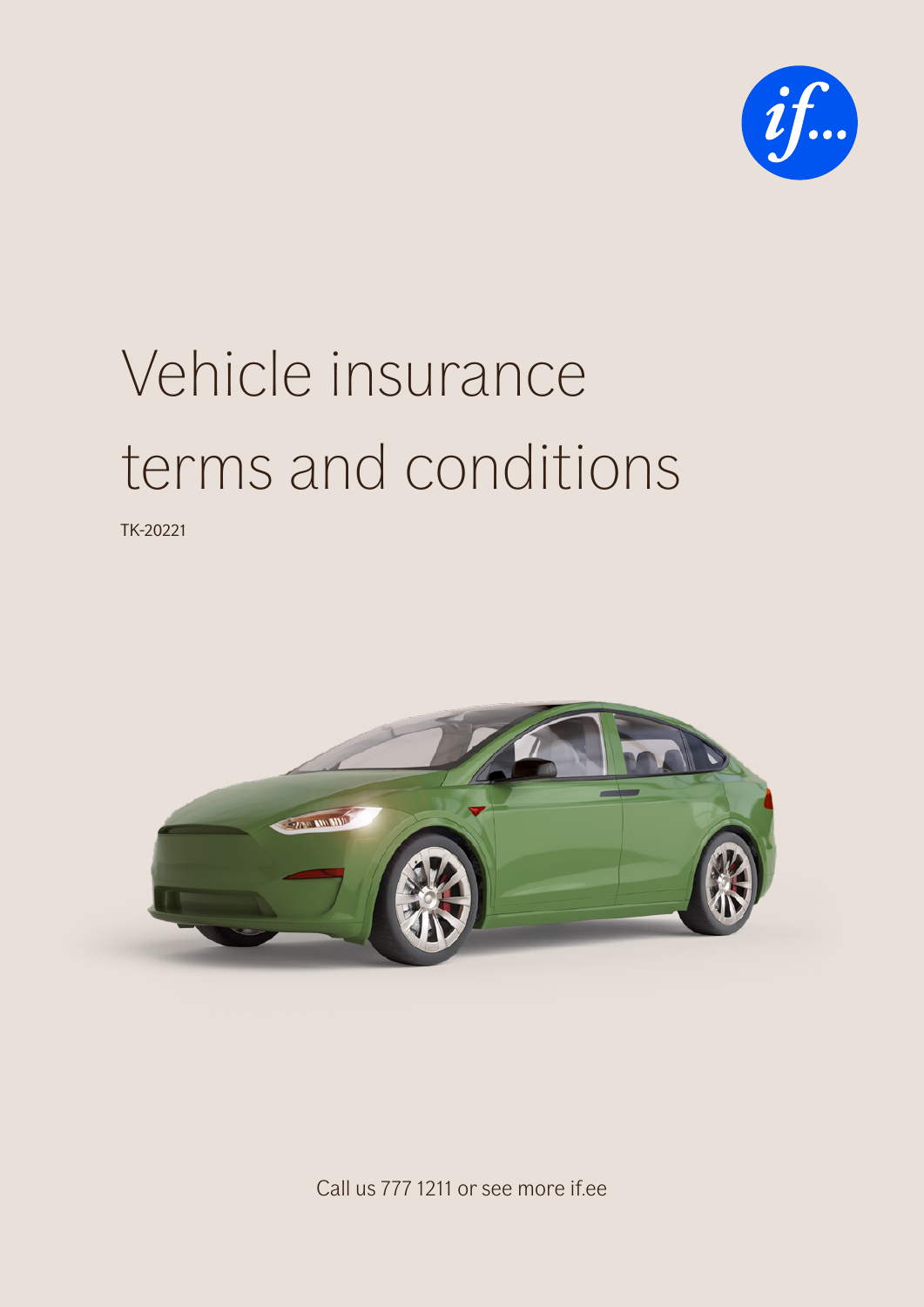## Contents

| Fire            |  |  |
|-----------------|--|--|
|                 |  |  |
|                 |  |  |
|                 |  |  |
|                 |  |  |
|                 |  |  |
| Car assistance  |  |  |
|                 |  |  |
|                 |  |  |
|                 |  |  |
|                 |  |  |
|                 |  |  |
|                 |  |  |
|                 |  |  |
|                 |  |  |
|                 |  |  |
|                 |  |  |
|                 |  |  |
|                 |  |  |
|                 |  |  |
| SUPERKASKO LUX+ |  |  |
|                 |  |  |
|                 |  |  |
|                 |  |  |
|                 |  |  |
|                 |  |  |
|                 |  |  |
|                 |  |  |
|                 |  |  |
|                 |  |  |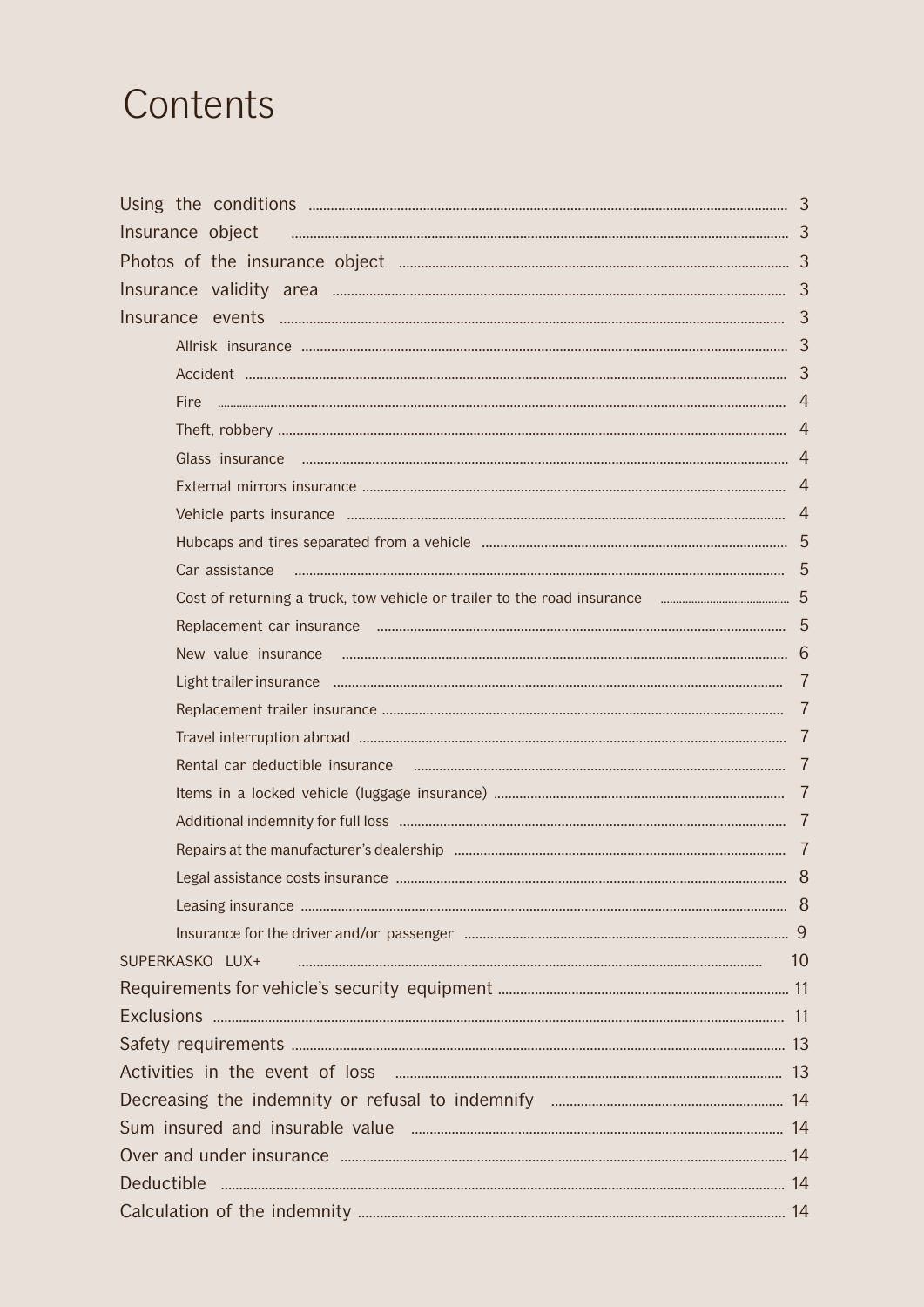## <span id="page-2-0"></span>Vehicle insurance terms and conditions

#### TK-20221

*Unofficial translation. In case of differences in interpretation of following conditions, the Estonian text will be regarded as the original.*

## Using the conditions

- 1. The Vehicle Insurance Terms and Conditions are used for insuring vehicles together with the General Insurance Terms and Conditions of If P&C Insurance AS (hereinafter referred to as 'If'). This means that the rights and obligations set out hereinafter are applicable in addition to the rights and obligations of the General Insurance Terms and Conditions without being mutually exclusive.
- 2.The vehicle insurance terms and conditions set forth the insurance events that are insurable. Your vehicle insurance covers only the insurance events set out on the policy.

## Insurance object

- 3.The types of insurance objects are vehicles and trailers. The insurance object is indicated on the policy.
- 4. A vehicle is a motor vehicle for the driving of which one needs to have category A (motorcycles), AM (moped), B, C, D (cars) or BE, CE, DE (road trains) driver's licence, as well as ATV's (all-terrain vehicle).
- 5.Trailer is a vehicle or machine manufactured to be drawn when coupled to a power-driven vehicle or a vehicle adapted for such purpose.

## Photos of the insurance object

6. Should If request photos of the vehicle, the policyholder shall submit photos of the insured vehicle within 3 working days according to the instructions sent by If. Should the policyholder fail to submit the photos, If shall have the right to use increased deductible, the amount of which is triple main deductible. If the policyholder delays with the submission of the photos, but does so before the occurrence of the insurance event, triple deductible shall not be applicable.

### Insurance validity area

7. Insurance validity areas are:

- 7.1. Estonia;
- 7.2. Europe, except Ukraine, Belarus, Russia;
- 7.3. entire Europe, including Ukraine, Belarus, the European part of Russia.
- 8. The European part of Russia is the part of the Russian Federation that lies west from the Ural Mountains.
- 9. Insurance is valid in the validity area indicated on the policy, except in case of car assistance. Read about the restrictions in chapter Car Assistance.
- 10. If the visa of the Russian Federation has been issued for the policyholder, user entered on the certificate of registration of the vehicle or responsible user, the vehicle insurance shall be valid in the European part of Russia within 7 days from the beginning of the period of validity of the visa.

### Insurance events

#### Allrisk insurance

- 11. If upon the conclusion of the insurance contract, the scope of the insurance cover is indicated as 'allrisk' insurance, the insurance object is insured against accident, fire, theft and robbery according to the rules set out for the insurance events listed above in these insurance terms and conditions.
- 12. Allrisk insurance does not mean that the insurance object is insured without limitation against all risks.

#### Accident

- 13. An insurance event is the damages to or destruction of the insurance object as a result of a sudden and unforeseen event, including intentional damaging by a person not related to the policyholder; traffic accident, natural disaster, damages to parts of the vehicle.
- 14. An accident insurance event is not damages to or destruction of the insurance object:
	- 14.1. that is related to fire (see Art 17 fire insurance event);
	- 14.2. that is related to theft or robbery (see Art 19 20 theft or robbery insurance event);
	- 14.3. that took place at the time when the insurance object was in illegal possession (see Art 19 20 theft or robbery insurance event).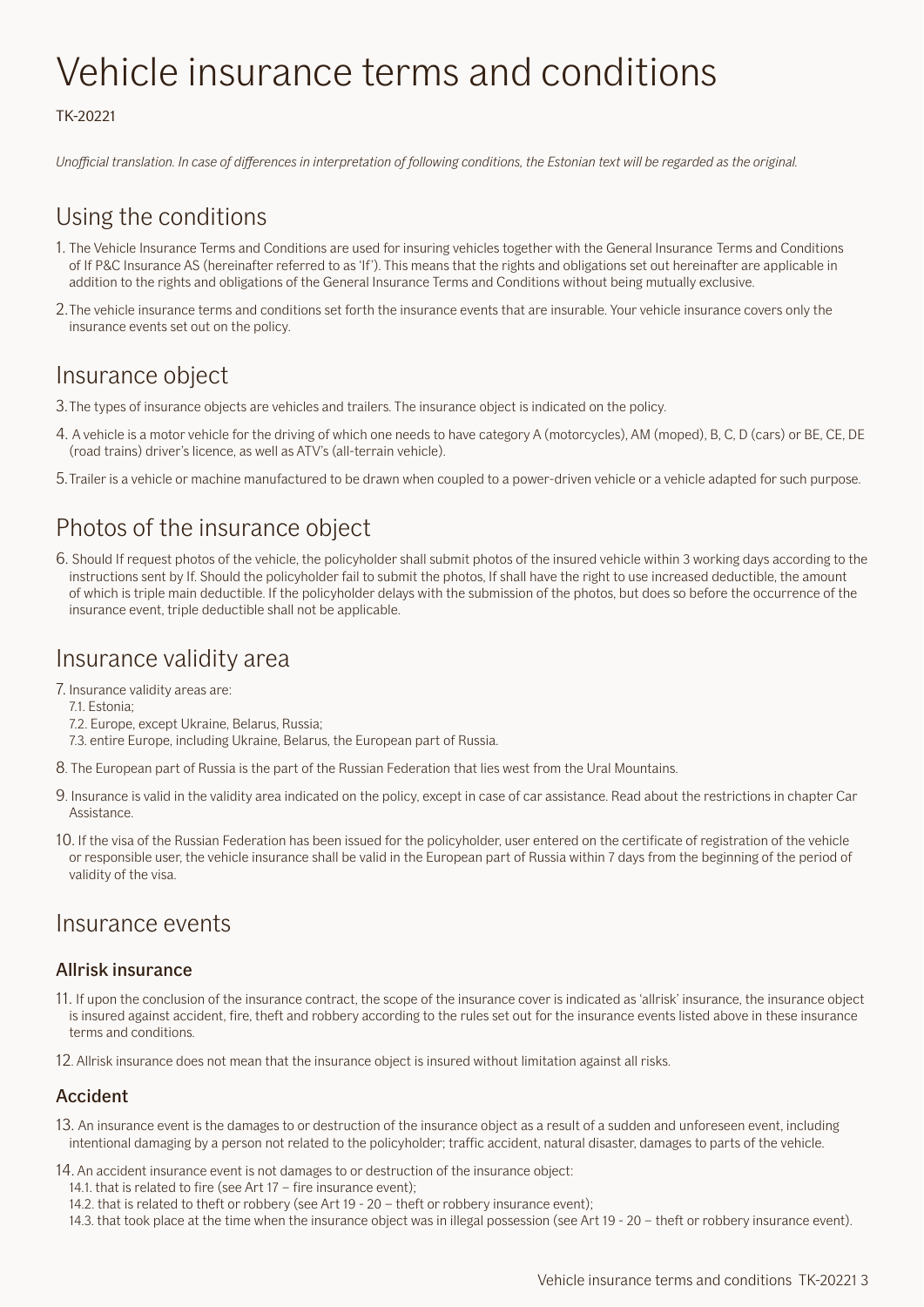#### <span id="page-3-0"></span>**Gross negligence on road and outside the road**

- 15. If an insurance event takes place in road traffic as a result of gross negligence of the driver, If will compensate the resulting damages caused to the vehicle or its trailer irrespective of the provisions General Insurance Terms and Conditions. If does not compensate if the damages were caused by sub-standard technical condition of the vehicle.
- 16. If the damages were caused as a result of gross negligence when the insurance object was pulled to the road or out from the road ditch, it will be considered to be damages caused in road traffic.

#### **Fire**

- 17. An insurance event is sudden and unforeseen damages to or destruction of the insurance object as a result of fire, including arson by a person not related to the policyholder, smoke, soot or extinguishing work.
- 18. A fire insurance event is not damages to or destruction of the insurance object that took place when the insurance object was in illegal possession.

#### Theft, robbery

- 19. An insurance event is the theft or robbery of the insurance object or parts thereof. Furthermore,an insurance event is the damages to or destruction of the insurance object in the course of theft, robbery or attempts of such actions. Theft is illegal removing of an insurance object, irrespective of the fact if the aim of the removal was only to use the object or to acquire the object.
- 20. An insurance event is the robbery of the keys or remote controls of the insurance object, including theft by way of breaking into a building.
- 21. If the insurance object is not insured against theft and robbery, the insurance event is not damages to or destruction of the vehicle at the time when the vehicle was stolen or robbed.
- 22. An insurance event is not other offence against property (embezzlement, fraud, extortion etc), which does not meet the characteristics of theft or robbery set out in the insurance contract.

#### Glass insurance

- 23. Glass insurance means that the deductible for repairing glass due to an insured event is €0 and the deductible for replacing glass is €0, or the deductible for glass insurance specified in the policy is used. The policy sets out if the glass insurance deductible has been decreased or it is €0. The deductible for repairing glass due to an insured event is €0 even if the glass insurance is not indicated in the policy.
- 24. In case of a glass insurance event, If has the right to apply the basic deductible if the glass of the vehicle is replaced in a company that is not If's glass replacement partner. The list of If partners can be found on the If website www.if.ee.
- 25. The glass insurance insures either the vehicle's:
	- 25.1. windscreen together or
	- 25.2. all salon glasses (including windscreen and roof hatch).
- 26. Glass insurance does not insure the film, which bears a message or an image, e.g. logo or advertisement. Tinted film installed on glass is insured with glass insurance.
- 27. Glass is repaired provided that the diameter of the damage is less than 2 cm, it is not located on the driver's side and when repairing the glass, the heating is not damaged. In other cases, the glass is replaced.

#### External mirrors insurance

- 28. External mirrors insurance is applicable for passenger vehicles or vans if such insurance cover is indicated on the policy.
- 29. If a vehicle's external mirror is destroyed or damaged as a result of an insurance event, If indemnifies the repairs or replacement of the external mirror (including the casing of the external mirror) without deductible or with decreased deductible. The policy sets out if the deductible of the external mirrors has been decreased or it is  $\epsilon$ 0.

#### Vehicle parts insurance

- 30. The following are insured together with vehicles:
	- 30.1. the original parts of a vehicle installed before the first registration of a brand new vehicle by the manufacturer of the vehicle or an authorised representation;
	- 30.2. parts of a vehicle that are installed by a company other than the manufacturer to the extent of €1,000;
	- 30.3. child seat, roof box, roof frame and bicycle holder, irrespective of the installer.
	- 30.4. hubcaps and tires installed by a company other than the manufacturer to the extent of €5,000;
	- 30.5. if the insurance object is a motorcycle motorcycle helmets and protective gear of the driver and passenger of the motorcycle as well as motorcyclist's clothes that contain protective elements to the extent of up to €1,000.
- 31. Parts of a vehicle installed by a company other than the manufacturer are, among others, hubcaps, spoilers, additional lights, winch, bumpers, paintings, films, lifts, medical equipment, taxi equipment etc., installed by a company other than the manufacturer.
- 32. Parts of a vehicle installed by a company other than the manufacturer, except hubcaps and tires, are insured for a limit higher than €1,000 if so indicated on the policy. Hubcaps and tires installed by a company other than the manufacturer are insured for a limit higher than €5,000 if so indicated on the policy.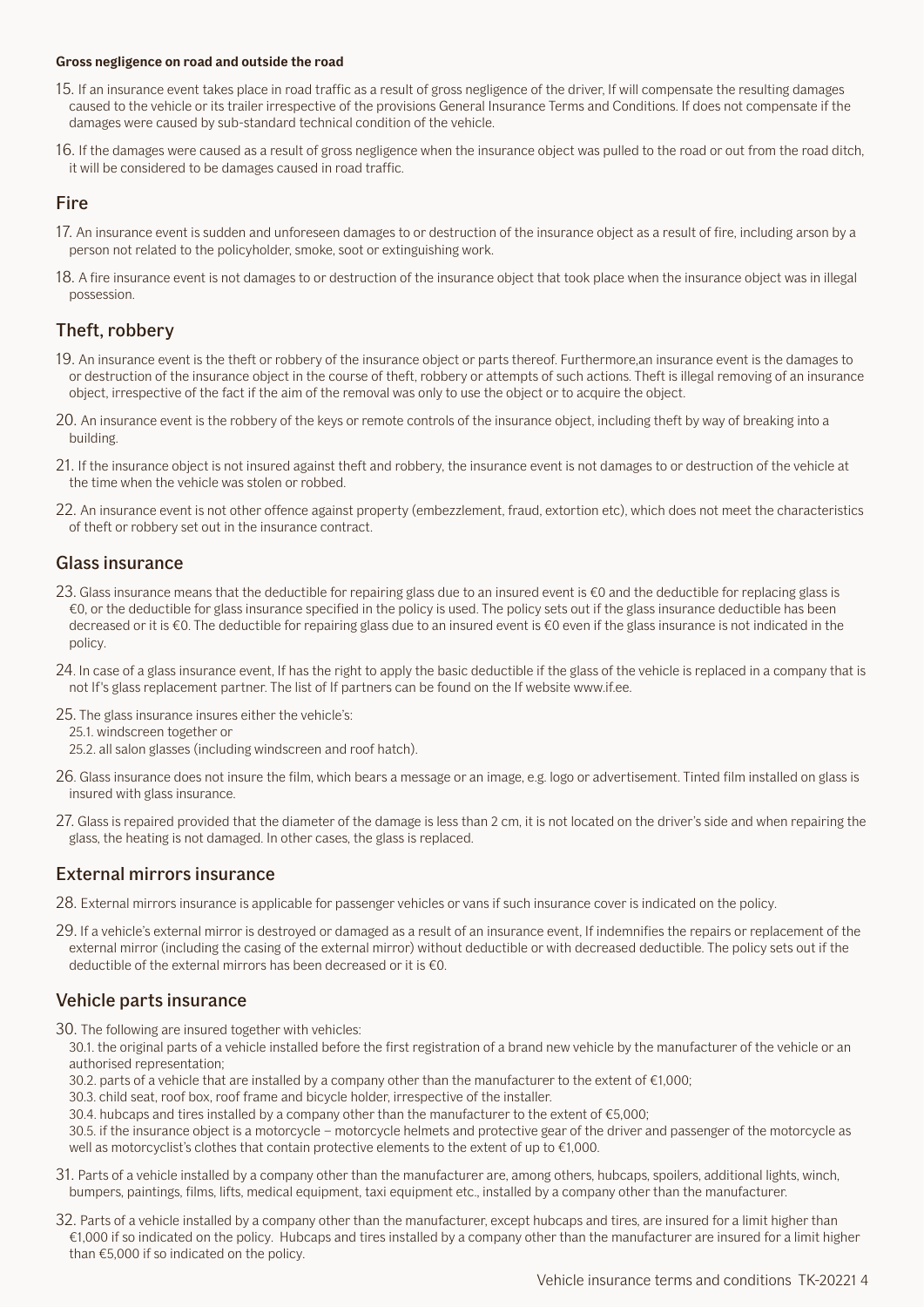- <span id="page-4-0"></span>33. A manufacturer shall not be a company involved in rebuilding a vehicle, such as van rebuilders. A manufacturer is a company involved in rebuilding motor caravans.
- 34. Child seat, roof box, roof frame and bicycle holder are insured only at the time when they are connected to the vehicle. Other parts of the vehicle are installed only if they are connected to the vehicle in a manner that prevents them from being removed otherwise than by using tools, except hubcaps and tires removed from a vehicle (see Art 36).

#### **Changing the parts of the insurance object during the insurance period**

- 35.The insurance is not applicable for a part that has been removed prior to the occurrence of an insurance event.
- 36.The policyholder must keep and upon the request from If, present, documents verifying the replacement or installing of a part of the insurance object and the value of the new part. If the policyholder fails to submit the required documents, If shall have the right to base the calculation of the indemnity on the fact that a part of the insurance object was not installed or replaced.
- 37. The indemnity limit of the parts of a vehicle installed by a company other than the manufacturer is not automatically increase. To add or increase the indemnity limit, the insurance contract must be amended. The contract is considered amended only when If has issued the policy with the amended data and the policyholder has paid the additional instalment.

#### Hubcaps and tires separated from a vehicle

38.The insurance for hubcaps and tires separated from a vehicle is applicable if the insurance for hubcaps and tires separated from the vehicle is indicated on the policy. One set of hubcaps and tires belonging to the insured vehicle are considered as an insurance object even if they are not connected to the vehicle. The sum insured of the aforementioned tires and hubcaps is 5,000 euros for all insured hubcaps and tires in total. The aforementioned hubcaps and tires must be stored in a locked room.

#### Car assistance

39.The car assistance insurance (hereinafter referred to as 'car assistance') is valid if car assistance is indicated on the policy.

- 40. The car assistance is applicable only for the car assistance services set out below that are ordered via If 's insurance telephone.
- 41. Car assistance services on public roads in Estonia are:
	- 41.1. organizing assistance and providing advice via telephone;
	- 41.2. assistance for formalising documents related to a traffic accident via telephone;

41.3. assistance for repairing unexpected technical failures on site, e.g. empty battery, broken tire, wrong fuel, fuel ran out, losing keys; 41.4. towing of a vehicle that has broken down to a location requested by the client within the borders of Estonia. The towing service is provided only once per each insurance event;

41.5. in case of vehicle break-down, transporting the driver and up to 10 passengers to one of location of their request within continental Estonia. If the desired location is located on an island or islet, they will be taken to the nearest port in continental Estonia. This insurance cover is not applicable on islands and islets;

41.6. pulling the vehicle out of snow, sand or mud.

- 42. Car assistance services on public roads outside Estonia in the insurance validity area are:
	- 42.1. organizing assistance and providing advice via telephone;

42.2. assistance for repairing unexpected technical failures on site, e.g. empty battery, broken tire, wrong fuel, fuel ran out, losing keys; 42.3. towing of a vehicle that has broken down to a workshop approved by If abroad within the borders of the same country where the insurance event took place. The towing service is provided only once per each insurance event.

- 43.The towing service is provided only once per each insurance event.
- 44. Regardless of the insurance validity area, car assistance is not valid in Russia, Ukraine and Belarus.
- 45. In case of an empty battery of an electric care, car assistance is provided twice during the insurance period.
- 46. There is no deductible for car assistance.
- 47. Car assistance is provided in case of unexpected loss events and in case of the breakdowns in the case of which the vehicle can no longer participate in traffic.
- 48. Car assistance service is not provided if the occurrence of the need for car assistance was foreseeable, e.g. a client repeatedly requests help for ignition, regardless of the fact that they have been previously been informed of the need to replace the battery.
- 49. If does not indemnify cost of purchasing accessories, spare parts, replacement keys or remotes, fuel, oil or other liquids for the vehicle. Furthermore, If does not indemnify phone costs, parking fees and the cost of using a taxi or other means of transport.

#### Cost of returning a truck, tow vehicle or trailer to the road insurance

50. The insurance for the cost of returning a truck, tow vehicle or trailer to the road is valid if this insurance cover is indicated on the

policy.

- 51. If shall indemnify the reasonable and necessary costs of returning to the road of an insured truck, tow vehicle or trailer that has driven off the road but not more than €3,000 per one insurance event. The aforementioned costs are indemnified even if the truck, tow vehicle or trailer did not sustain any damages when driving off the road.
- 52. If shall not provide the service of returning to the road or organise finding a service provider.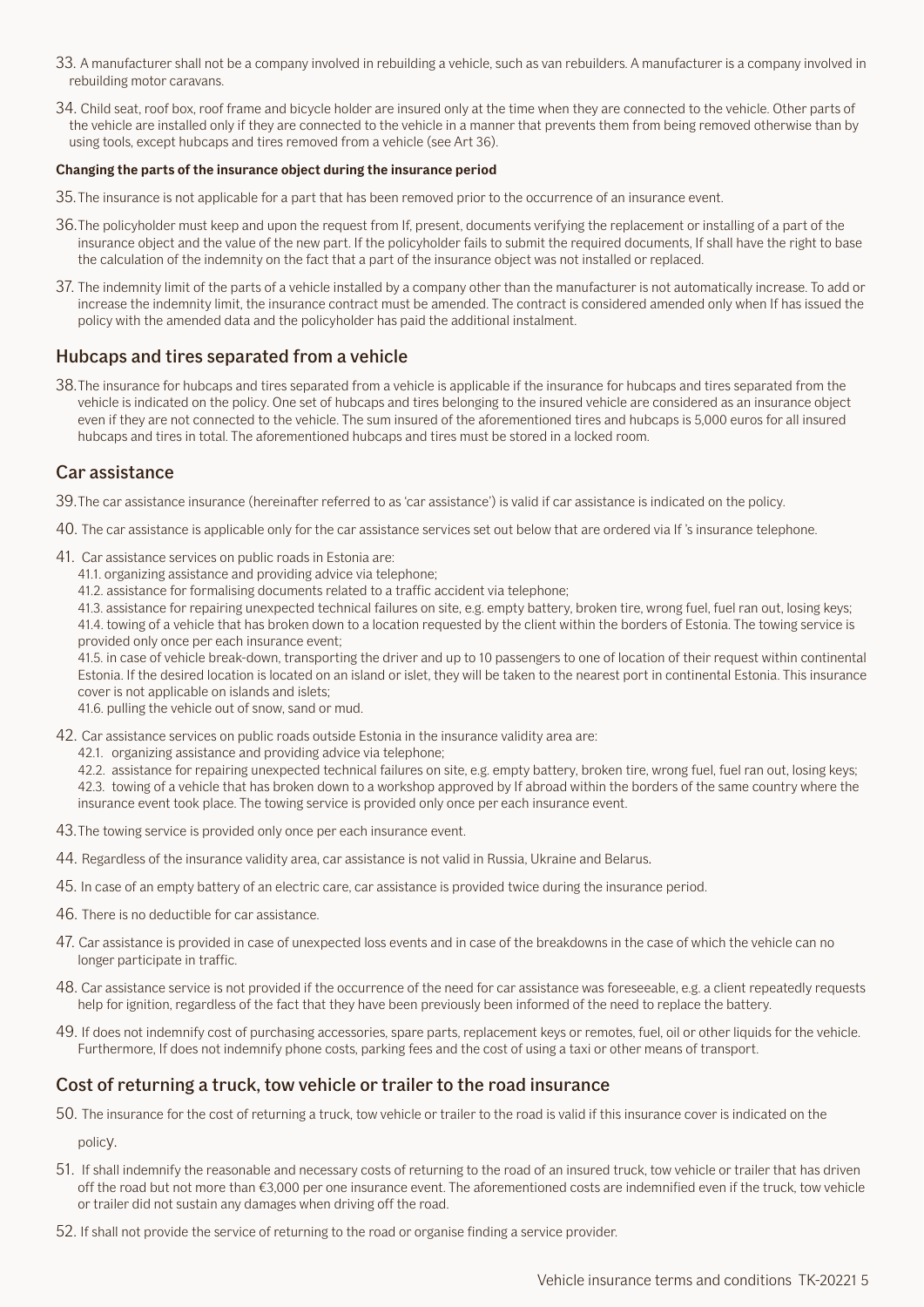#### <span id="page-5-0"></span>Replacement car insurance

- 53.The replacement car insurance is applicable for passenger cars or vans if the replacement car insurance is set out on the policy.
- 54.The replacement car insurance is applicable for the same insurance events against which the vehicle has been insured in If and the repairs cost of which exceeds the deductible.
- 55.The replacement car insurance shall not be applicable in case of a glass insurance event.
- 56. If shall pay the replacement car indemnity even if the vehicle repairs costs are paid on the basis of the motor third party liability insurance.

#### **Maximum two insurance events**

57. If shall indemnify the cost of renting a replacement car maximum for two insurance events of the same insurance period.

#### **Replacement car**

- 58. The renter of the replacement car must be previously approved by If.
- 59. If shall indemnify the rental cost of using a replacement car, but not more than the respective rental cost of using the following vehicles: Mazda 6, Toyota Avensis, Ford Mondeo, Honda Accord or similar. The qualities and equipment of the replacement car do not need to meet the qualities and equipment of the insured vehicle, e.g. capacity, trailer hook, blinkers, refrigeration equipment etc. The application of the replacement car is determined by the provider of the replacement car service and the user of the replacement car shall be obliged to follow it. It is not required that the application complies with the application of the insured vehicle (e.g. taxi, vehicle for driving practice etc.)
- 60. If indemnifies the rental cost of the replacement vehicle from the third day following the insurance event. If does not indemnify the rental cost of the replacement vehicle for the time when the vehicle could be legally used in traffic.
- 61. If a vehicle has been stolen, robbed or the repairs of the vehicle are not reasonable, If shall indemnify the rental cost of the replacement car to the maximum extent of 7 days per insurance event, but not longer than until the date of payment of the indemnity.
- 62. insurance event, but not longer than until the end of the repairs of the vehicle.
- 63. Instead of the replacement vehicle rental cost indemnity, the policyholder has the right to choose a monetary indemnity the amount of which is €30 per each day for which the policyholder would have the right to receive the replacement vehicle rental cost indemnity on the basis of these insurance terms and conditions, but not more than for 7 days per insurance event, irrespective of if the case involved restoration, theft, robbery or destruction of the vehicle.

61.1. The aim of the monetary indemnity is to cover the emergency transport costs of the policyholder (taxi, public transport, using rideshare etc.). If shall have the right to request expense receipts for the intended purpose use of the indemnity.

#### **Replacement car exclusions**

64. If shall not indemnify:

64.1. cost of fuel, engine oil, maintenance and other materials and services related to using the replacement car;

64.2. damages caused to the replacement car;

64.3. loss of profit;

64.4. rental fee for the period by which the restoration of the vehicle was extended due to a circumstance caused by the policyholder or insured, e.g. the policyholder does not transfer the vehicle to the workshop.

#### New value insurance

- 65. The new value insurance is applicable if the new value insurance is set out on the policy.
- 66. The new value insurance means that upon indemnifying damages caused as a result of the insurance event, If will rely on the initial purchase price of the insured vehicle, except in case of repairs.
- 67. Indemnification is paid on the basis of the new value insurance if the restoration cost of the vehicle exceeds 50% of the purchase price of the vehicle.
- 68. The new value insurance is applicable if all of the following conditions are met:

68.1. the vehicle was purchased from the official representative of the manufacturer, which is located in Estonia and the owner of the vehicle has not changed and

68.2. the vehicle has not been previously used in traffic, except short-term trial drives before purchasing and

68.3. at the moment of the insurance event, less than 18 months have passed from the first registration in the Estonian traffic register for motorcycles, passenger cars or vans; for trucks, buses, tractor units and their trailers, this period shall be less than 6 months and 68.4. the mileage of the vehicle does not exceed 40,000 km at the moment of the insurance event.

- 69. The sum insured for the new value insurance shall be the first purchase price of the vehicle. If shall indemnify the sum insured from which the deductible and outstanding insurance premiums have been deducted.
- 70. Upon transfer of the remnant of the vehicle, the vehicle must be assigned to If in the set-up that it was in after the conclusion of the contract of sale, i.e. the price of the vehicle shall include tyres, rims etc.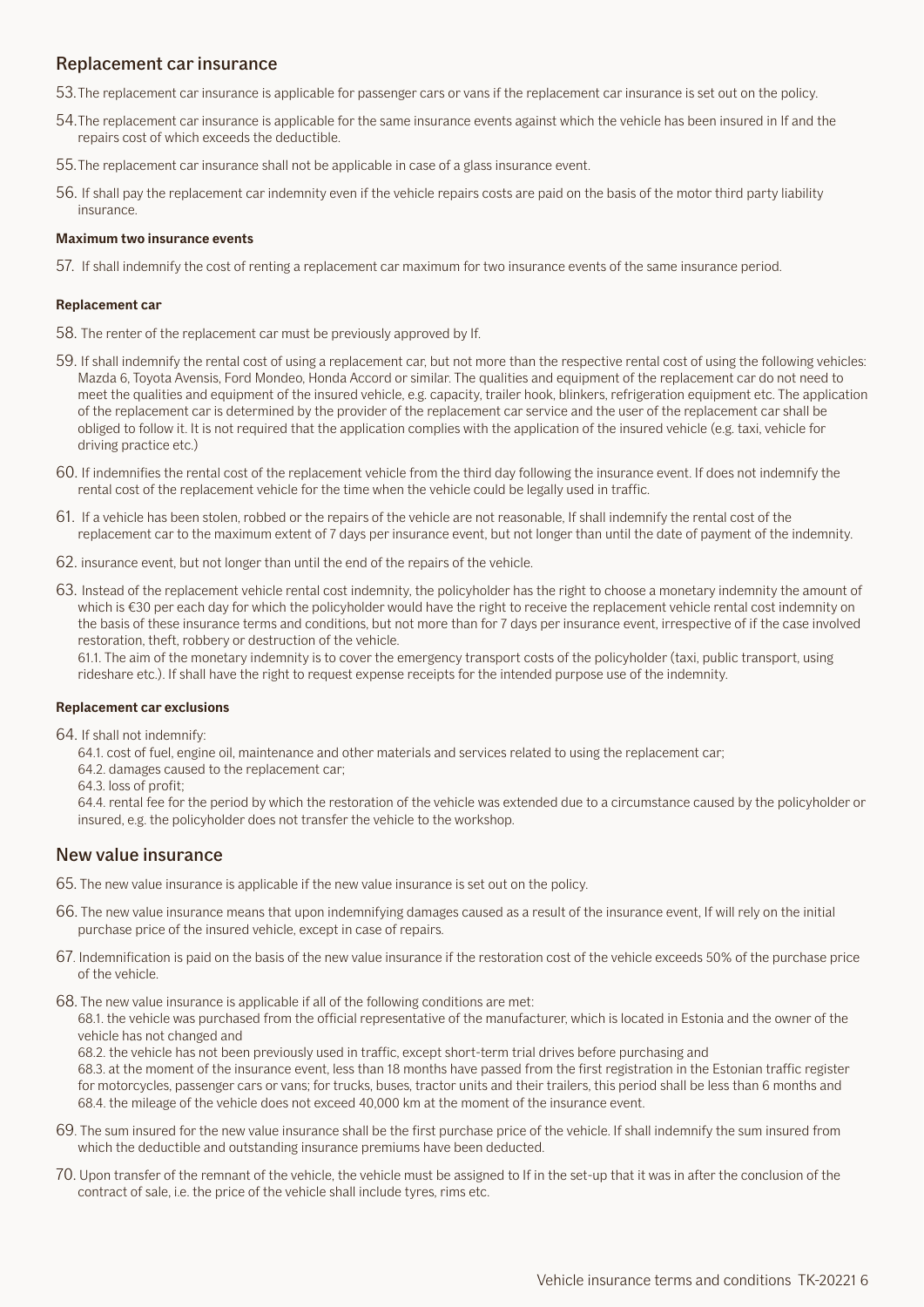#### <span id="page-6-0"></span>Light trailer insurance

- 71. A light trailer is a trailer registered in the traffic register the laden mass of which does not exceed 750 kg. Every light trailer connected to the insured vehicle at the moment of the insurance event shall be insured. The insurance shall not be applicable for the items in the trailer.
- 72. Light trailers are insured against the same insurance events as the vehicle to which the light trailer was connected at the moment of the insurance event, except theft and robbery, replacement vehicle and car assistance insurance events.
- 73. The maximum indemnity for a light trailer is €1,000. If shall pay the indemnity to the owner of the light trailer.
- 74. If the damages are caused to a light trailer, If shall apply the main deductible of the insured vehicle. If the damages are caused to the light trailer and the vehicle to which the light trailer was connected, If shall apply single deductible.

#### Replacement trailer insurance

- 75. Replacement trailer insurance is valid if the replacement trailer insurance is indicated on the policy.
- 76. Replacement trailer insurance also covers a replacement trailer towed by a tractor unit that is the object of insurance, whereas such a replacement trailer is covered by the insurance only when it is connected to the tractor unit via a normal connection (saddle device).
- 77. The insured event of replacement trailer insurance is the destruction, damage or loss of the trailer during the insurance period, for which the policyholder is responsible. Theft of trailer parts (incl. tires) without theft of the trailer itself is not an insured event.
- 78. In the case of an insured event of a replacement trailer, the deductible of the respective insured event specified in the insurance contract shall be applied. If both the tractor unit and the replacement trailer were damaged as a result of one and the same event, the deductible of the respective insured event shall be applied separately to both the tractor unit and the replacement trailer.
- 79. In the event of total destruction, theft or robbery of the replacement trailer, the market value of the replacement trailer immediately before the occurrence of the insured event shall be deemed to be the amount of damage, but not more than 30,000 euros.

#### Travel interruption abroad

- 80. The travel interruption abroad insurance is applicable for a motorcycle, a passenger car, or a van if this insurance cover is set out on the vehicle insurance policy.
- 81. If as a result of an accident, fire, vehicle theft or robbery or technical failure of a vehicle that has occurred outside Estonia in the insurance validity area, travelling cannot be continued, If shall indemnify the additional transport and accommodation costs of the persons who travelled in the insured vehicle to and at the destination or back to Estonia, but not more than €1,000 as a total for all passengers.
- 82. If shall not indemnify costs that would have been made if the insurance event had not occurred.
- 83. No deductible is applied for the compensation of the costs set out in the previous article.

#### Rental car deductible insurance

84.Rental vehicle deductible insurance shall be applicable for passenger vehicles or vans if so indicated on the vehicle insurance policy.

- 85.The rental vehicle deductible insurance event shall be the theft, robbery or destruction of or damages to a passenger vehicle rented by the policyholder or insured (hereinafter referred to as the "rental vehicle") due to which the policyholder is required to pay to the commercial lessor the deductible according to the rental vehicle insurance contract. If the rental vehicle had no insurance, If shall not pay any indemnity.
- 86.The rental vehicle deductible insurance shall be applicable only if the insurance event took place in the insurance validity area of this vehicle insurance contract. Rental car deductible insurance shall not be valid if the insurance event occurred in Estonia.
- 87. The rental car deductible insurance shall be applicable if the commercial lessor of the passenger vehicle is a legal entity whose official area of activity is short-term renting of vehicles.
- 88. Rental car deductible insurance shall be valid under the aforementioned conditions also if the policyholder or insured is not the lessee but is indicated as the driver of the vehicle in the vehicle's rental contract.
- 89. The amount of indemnity shall be the deductible foreseen in the rental vehicle insurance contract, but not more than €2,000.
- 90.If the rental car deductible insurance is foreseen in several If's insurance contracts, If shall pay the indemnity only on the basis of one contract.
- 91. In order to be eligible for indemnity, the policyholder is required, upon the request from If, to present the rental contract together with the insurance contract and claim for indemnity. If shall have the right to request additional evidence and explanations.

#### Items in a locked vehicle (luggage insurance)

- 92. Items in a locked vehicle insurance (luggage insurance) is applicable for passenger vehicles and vans if this insurance cover is set out on the vehicle insurance policy.
- 93. In case of burglary, robbery, of items located in a concealed place in a locked vehicle, also in case of destruction of or damages to as a result of a traffic accident, If shall indemnify the cost of reacquisition of the stolen items, but not more than €1,000 per insurance event. Burglary is theft by way of breaking into the vehicle if all the windows, doors and hatches of the vehicle were closed and locked.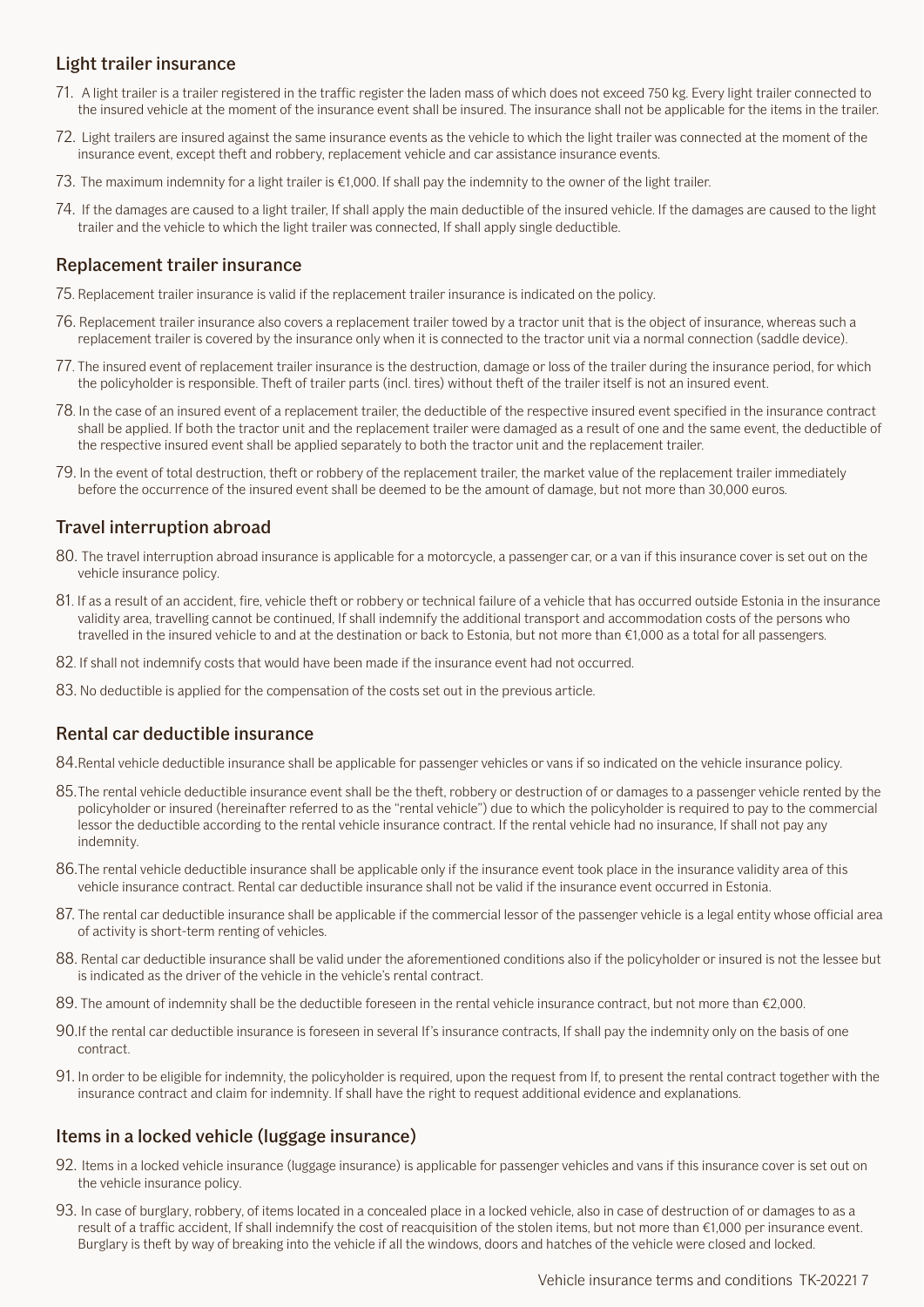<span id="page-7-0"></span>94. Upon indemnifying the damages set out in the previous article, If shall apply the deductible set out on the vehicle insurance policy.

#### Additional indemnity for full loss

- 95. The additional indemnity for full loss insurance is applicable if the respective insurance cover is set out on the policy.
- 96. If the insurance object has been stolen or robbed, or its restoration is not reasonable (see Art 221), If shall pay an additional indemnity the amount of which is 15% of the vehicle's market value immediately before the insurance event.
- 97. In case the new value insurance indemnity is paid, If shall not pay the additional indemnity for full loss.

#### Repairs at the manufacturer's dealership

- 98. Repairs at the manufacturer's dealership insurance is applicable if the insurance cover is set out on the policy.
- 99. Repairs at the manufacturer's dealership insurance means that should If indemnify the cost of restoration of the vehicle based on these insurance terms and conditions, calculation of the indemnity shall take into account the cost of restoration of the vehicle in a workshop approved by the manufacturer of the insured vehicle (manufacturer's dealership) in Estonia, even if the warranty of the vehicle has expired. If the vehicle is up to 5 years old, the indemnity is calculated based on the cost of new original spare parts, provided that restoration of the damaged part is not technologically or economically reasonable, or does not ensure high quality final result.

#### Legal assistance costs insurance

- 100. Legal assistance costs insurance is applicable if the insurance cover is set out on the policy.
- 101. A legal assistance costs insurance event is a traffic accident that has occurred to a vehicle indicated on the policy as a result of which the policyholder requires legal assistance:
	- 95.1. in criminal or misdemeanour proceedings initiated as a result of the aforementioned traffic accident

95.2. in relation to indemnification of damages or claim for insurance indemnity related to the aforementioned traffic accident, except claims against If P&C Insurance AS.

- 102. The policyholder is required to obtain prior approval for the legal assistance service from If.
- 103. If shall indemnify the legal assistance costs used as a result of the legal assistance costs insurance event to the extent of €1,300 per each insurance event.

#### Leasing insurance

104. Leasing insurance is applicable if the insurance cover is set out on the policy. The leasing insurance includes the leasing value insurance and leasing payment insurance. A leasing contract is a contract with which the lessor undertakes the obligation to acquire from a seller assigned by the lessee a certain object (leasing object) and give it into the use of the lessee, lessee shall be obliged to pay a fee for the use of the leasing object.

#### **Leasing value insurance**

105. In case of theft or robbery of an insurance object, or if its restoration is not reasonable, the sum insured shall be residual value of the vehicle according to the leasing agreement. If the market value of the vehicle exceeds the residual value of the leasing, the sum insured shall be the market value.

#### **Leasing payment insurance**

- 106. A leasing payment insurance event is driving off the road, rollover or collision of the vehicle indicated on the policy with another vehicle or another object as a result of which the lessee of the vehicle indicated on the policy is incapacitated for work for more than 7 consecutive days, provided that the period of incapacity for work commences no later than within 1 month from the occurrence of the traffic accident.
- 107. If shall not pay an indemnity for the first seven days of incapacity for work.
- 108. If shall pay indemnity for the maximum of 100 days when the lessee was incapacitated for work as a result of the insurance event. If shall pay the leasing payment insurance indemnity to the lessee of the vehicle indicated on the leasing payment insurance policy.
- 109. Upon If's request, medical documents verifying the lessee's incapacity for work and the reason for the incapacity for work must be submitted. If shall have the right to request additional medical examination and/or check-up, as well as proof on the health condition of the lessee prior to the traffic accident.
- 110. The daily amount of indemnity is the monthly payment according to the vehicle's leasing contract, which is divided by the number of days of the respective month.
- Example. The monthly leasing payment is €300, the lessee is incapacitated for work for 21 days in April. The daily indemnity is €10 (300 / 30), If shall pay indemnity for 14 days in the amount of €140.
- 111. Calculation of the indemnity is based on the leasing contract payment schedule as of prior to the insurance event. If shall not indemnify fees contained in the leasing payment or added thereto for additional services or activities (insurance premium, fee for concluding or changing a contract, leasing instalment etc.).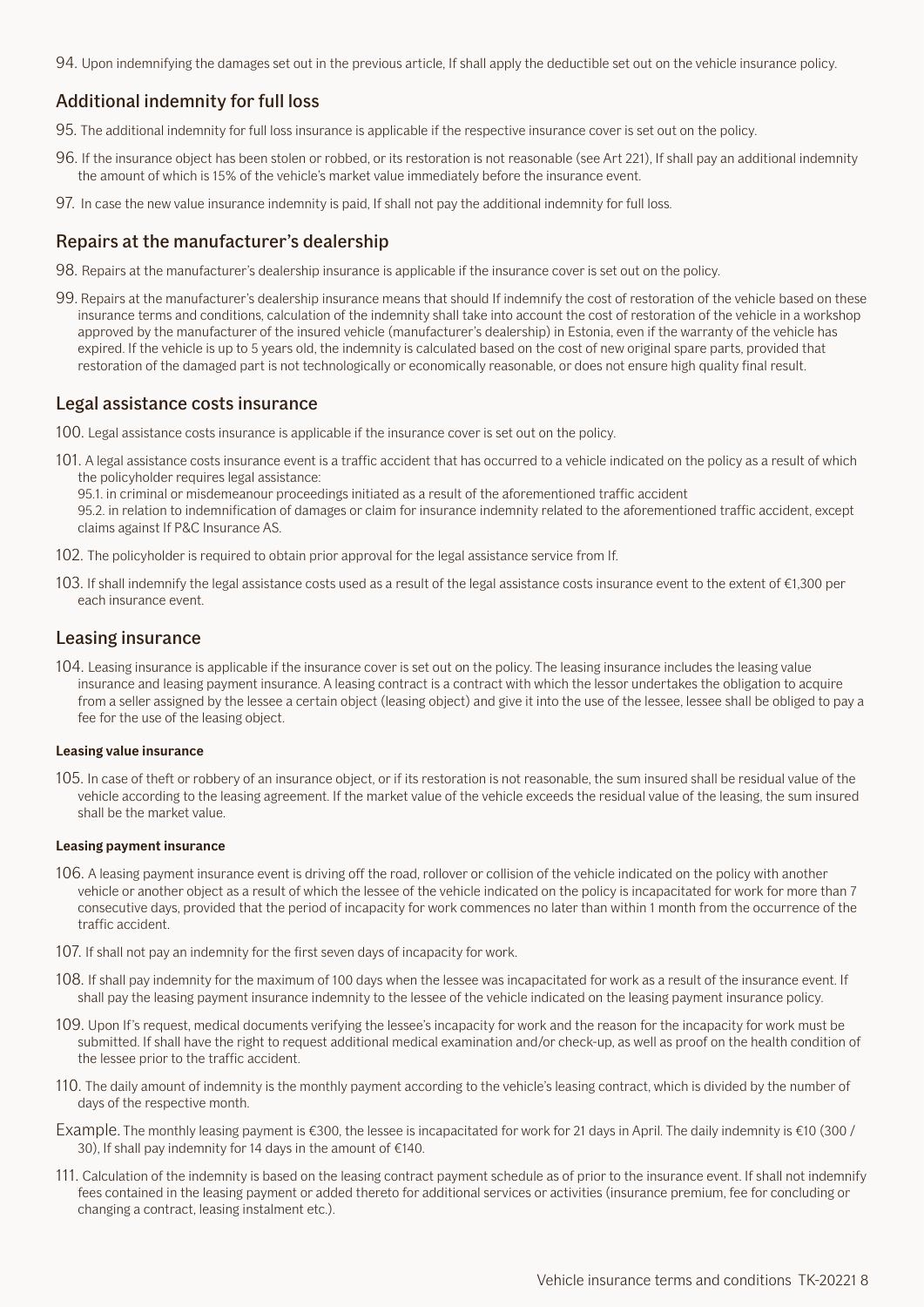#### <span id="page-8-0"></span>Insurance for the driver and/or passenger

- 112. This is a limited insurance cover related to the traffic accident. If and the policyholder may conclude a separate accident insurance contract with a broader insurance cover.
- 113. The insurance for the driver and/or passenger shall not be applicable for insuring trailers.

#### **Insured persons**

114. The lawful driver of a vehicle set out on the policy shall be the insured if the insurance for the driver is set out on the policy (driver's accident insurance). The passengers in the vehicle indicated on the policy shall be insured if the passenger insurance is set out on the policy (passenger's accident insurance).

#### **Insurance event**

- 115. Driver and/or passenger insurance event is driving off the road, rollover or collision with another vehicle or another object of the vehicle indicated on the policy (hereinafter referred to as an 'accident'), which causes temporary incapacity for work, death or permanent disability of an insured in the vehicle.
- 116. The insurance shall be valid in the insurance validity area of vehicle insurance, which is indicated on the policy.

#### **Sum insured and deductible**

117. The sum insured is the summarised limit of indemnities payable for all insurance events that occur with one insured during the insurance period. The sum insured shall be indicated on the policy. There is no deductible in the insurance for the driver and/or passenger.

#### Daily allowance

118. An insurance event shall be the physical harm to the insured for the treatment of which a certificate for sick leave is issued for at least 7 days and the cause of which is a traffic accident set out in Article 115 that occurred during the insurance period.

#### **Work of the insured**

119. The daily allowance insurance cover is applicable, provided that the insured is working and social tax is paid on the fee paid to the insured (employment contract, public service, authorisation agreement, sole proprietor etc.).

#### **Daily allowance indemnity**

- 120. The daily allowance indemnity is €10 for each day when the insured was incapacitated for work as a result of an insurance event. For the insurance events that occurred during the same insurance period, the daily allowance is paid in total for the maximum of 365 days.
- 121. The daily allowance indemnity is paid to the insured.
- 122. If additional complications directly related to the accident occur within a year after the accident, and the insured takes out a sick leave again due to that, the daily allowance is paid on the basis of the insurance contract that was in force at the moment of occurrence of the accident. If the complications occur later than one year, no indemnity is paid.
- 123. The daily allowance is paid for each day on sick leave irrespective of if the treatment has occurred at home or in hospital. Payment of the daily allowance is continued after the expiry of the certificate of sick leave, if partial work ability has been assigned to the insured with the decision of medical board and he or she is not working.
- 124. The right to the daily allowance commences when
	- 124.1. the period of incapacity for work of the insured indicated on the certificate of sick leave starts or 124.2. partial work ability has been assigned to the insured with the decision of the medical board.
- 125. The right to the daily allowance ends when
	- 125.1. the insured commences work or
	- 125.2. the period of incapacity for work indicated on the certificate of sick leave or the period of partial work ability assigned to the insured with the decision of the medical board expires or
	- 125.3. If assigns the permanent disability indemnity to the insured.
- 126. The daily allowance is paid after the expiry of the certificate of sick leave. If the certificate of sick leave has been assigned for longer than one month, the daily allowance is paid once a month if the insured so wishes.
- 127. If partial work ability has been assigned to the insured by the medical board after the expiry of the certificate of sick leave and the insured is not working, the daily allowance is paid once a month.
- 128. If shall have the right to check if the period of incapacity for work and duration of the treatment necessary as a result of the accident are medically justified. If the duration of the treatment necessary as a result of the accident is not medically justified, If shall have the right to decrease the indemnity.

#### **Documents necessary for applying for the daily allowance**

- 129. Documents necessary for loss adjustment and making of the decision must be submitted in order to apply for the daily allowance indemnity:
	- 129.1. a notice on the occurrence and circumstances of the insurance event and application for indemnity;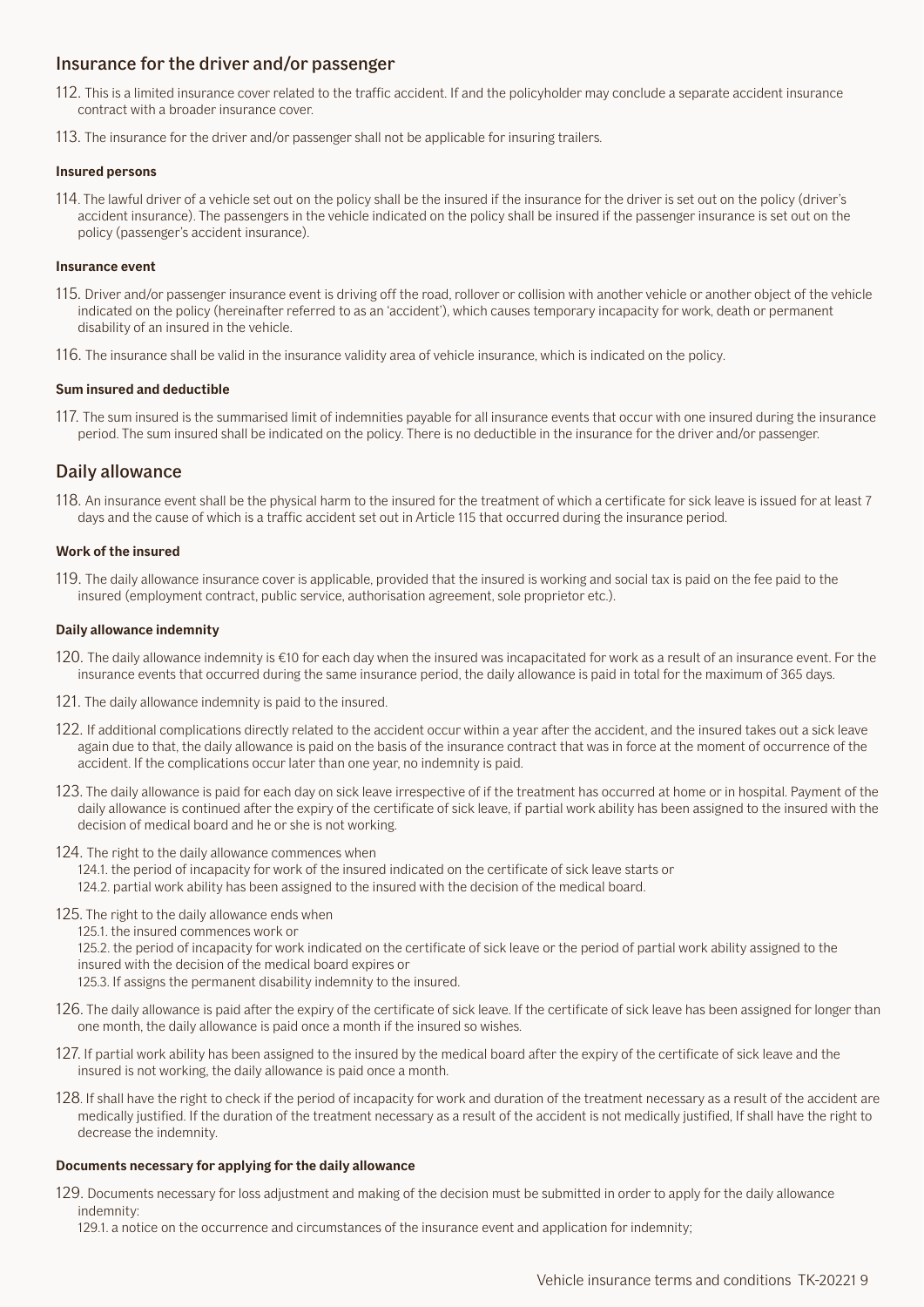<span id="page-9-0"></span>129.2. medical documents that describe the bodily injury of the insured and the length of the period of incapacity for work (copy of the patient's file or copy of the health file or trauma file, copy of the certificate of incapacity for work etc.); 129.3. decision of the medical board on the incapacity for work.

130. If shall have the right to request submission of additional evidence (explanations, prior health file, treatment administered, evidence on the insured's sporting activities).

#### Permanent disability indemnity

131. If shall pay to the insured an indemnity for permanent disability if the health condition of the insured has permanently deteriorated as a result of the traffic accident and corresponds to the table set out below one year after the traffic accident.

| Indemnity limit | Description of health status                                                                                                                                                                                                                                                                                        |
|-----------------|---------------------------------------------------------------------------------------------------------------------------------------------------------------------------------------------------------------------------------------------------------------------------------------------------------------------|
| 25%             | A person mostly no longer requires assistance, but his or her capacity has decreased: worsening of the<br>memory, impeded speech, obstructed communication, decreased precision of movement, balance disorders,<br>the person tires easily etc.                                                                     |
| 50%             | The person is able to perform only light and short-term activities. His or her capacity has diminished signifi-<br>cantly. Therefore, he or she significantly depends on the help of another person to perform some daily<br>activities (e.g. eating, washing, clothing, moving inside or outside one's home etc.). |
| 100%            | The person requires inevitable assistance of another person for all daily activities (e.g. eating, clothing, moving<br>in a room, washing etc.).                                                                                                                                                                    |

- 132. The existence and extent of permanent disability caused by a traffic accident for the purposes of the insurance contract shall be established one year after the occurrence of the traffic accident, taking the insured's health condition at that moment as the basis.
- 133. Permanent disability shall be established on the basis of comparing the health condition of the injured person with the health condition of a healthy person of the same age, taking into account only the severity and nature of the disability, not the individual characteristics of the injured person, such as lifestyle, profession or hobbies. Loss of capacity for work or loss of income shall not be taken into account upon determining the disability. The degree of permanent disability determined by the decision of medical expertise shall not be binding for If for determining permanent disability.
- 134. Permanent disability is determined based on medical documents. The permanent disability indemnity shall be paid as a percentage of the sum insured of the insurance for driver and/or passenger.
- 135. If shall not pay an indemnity for permanent disability:
	- 135.1. in case of damages to the teeth or dentures of the insured;
	- 135.2. if the permanent disability appears later than a year after the occurrence of the traffic accident;
	- 135.3. if the insured dies as a result of the traffic accident within one year from the day of occurrence of the traffic accident.

#### Death indemnity

- 136. If shall pay death indemnity if the insured dies as a result of a traffic accident. If shall not pay the death indemnity if the insured dies later than three years after the traffic accident. If shall pay the death indemnity to the successors of the insured who have accepted the estate, according to their share in the estate.
- 137. The amount of the death indemnity shall be the sum insured of the insurance for the driver and/or passenger.
- 138. The death indemnity shall be decreased by the indemnity for permanent disability paid earlier for the same traffic accident.

#### Behaviour in case of a traffic accident

- 139. After the traffic accident, the insured is required to immediately turn to a doctor. The insured is required to follow the insured's precepts and take measures for facilitating recovery.
- 140. In order to receive the insurance indemnity, the person entitled to insurance indemnity shall present to the insurer, depending on the consequences of the traffic accident, among other things, the following documents: 140.1. the health history (epicrisis) prepared by the doctor together with the medical diagnosis, if necessary, with the baseline data of the health history (x-ray photos, expertise and analysis results); 140.2.a document regarding the insured's death and its circumstances, succession certificate.
- 141. If shall have the right to obtain data and documents for establishing the causes of the traffic accident, assessing the severity of the injuries, determining the circumstances of the case as well as the extent of damages from the insured, policyholder as well as third persons. Furthermore, If shall have the right to send the insured to additional medical examination.
- 142. The insured shall be obliged to allow checking of his or her health condition by the doctor(s) determined by If.

#### SUPERKASKO LUX+

- 143. If SUPERKASKO LUX+ insurance cover is set out on the policy, the following extensions to the insurance cover apply.
- 144. Unlike the provisions of Article 63, the policyholder has the right to choose monetary indemnity instead of the replacement vehicle rental cost indemnity, the amount of which is €60 per each day for which the policyholder has the right to receive the replacement vehicle rental cost indemnity under these insurance terms and conditions.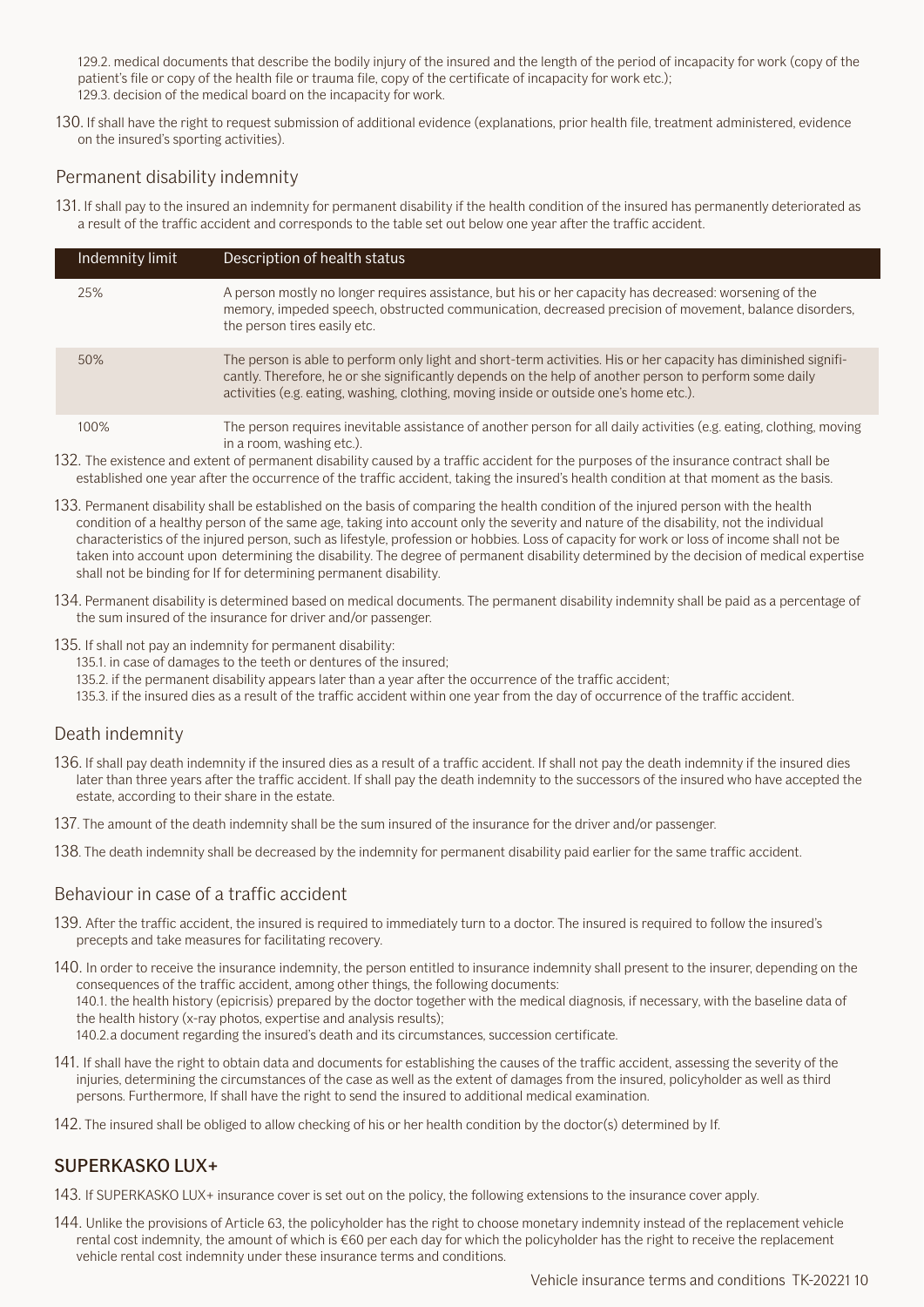- <span id="page-10-0"></span>145. If shall make a decision on the insurance indemnity within 10 working days from the day when If received all the data and documents necessary for loss adjustment, except in case of theft when If makes a decision within 30 working days from the day when If received all the data and documents necessary for loss adjustment.
- 146. The deductible shall not be applicable if the vehicle was destroyed or damaged by hail, wind, objects broken or lifted into air by wind, or flooding.

## Requirements for vehicle's security equipment

#### **Passenger cars and vans**

- 147. Passenger cars or vans insured against theft and robbery must have immobiliser that starts independently from the driver's will.
- 148. Before the conclusion or amendment of the contract, If may request installing of additional safety equipment on the vehicle, which the policyholder must verify upon If 's request.

#### **Trucks and tractor units, if the validity area is only Estonia**

- 149. If the insurance validity area is only Estonia and the market value of a truck or tractor unit is less than 32,000 euros, an immobiliser or alarm system is not required.
- 150. In cases not listed in the previous article, a truck or tractor unit insured against theft or robbery must have an alarm system or immobiliser that starts independently from the driver's will.

#### **Motorcycles**

151. Motorcycles insured against theft and robbery must have an alarm system or immobiliser that starts independently from the driver's will

## Exclusions

- 152. The following exclusions are applicable for all insurance events. Damages caused as a result of the circumstances set out in the exclusions shall not be considered an insurance event.
- 153. If shall not indemnify damages if an event does not meet the characteristics of an insurance event.
- 154. If shall not indemnify damages that are not caused by an insurance event.
- 155. If shall not indemnify if the damages were not caused suddenly and unforeseeably.

#### **Exclusions of the general insurance terms and conditions**

156. If shall not indemnify if the indemnification is excluded with If's General Insurance Terms and Conditions.

#### **Persons related to the policyholder**

157. If shall not indemnify damages if the intentional damages to, theft or robbery of the insurance object or attempt thereof was committed by the following persons:

157.1. the policyholder or insured;

157.2. the legal possessor of the insurance object, their representative, employee or a person dependent on them. Persons listed in this Article are considered to be persons connected to the policyholder.

- 158. The previous Article shall not apply if one of the following persons intentionally damaged the vehicle or started driving illegally and using or threatening to use violence:
	- 158.1. a parent, child, grandchild, a spouse, partner, daughter-in-law, son-in-law of the legal possessor of the insurance object;

158.2. a person who lives together in the same household with the legal possessor of the insurance object.

#### **State of intoxication**

- 159. Upon establishing the state of intoxication, If shall rely on the allowed limits established by the law of the country where the insurance event occurs.
- 160. If shall not indemnify damages if the driver of the insured vehicle was in the state of intoxication at the time of the insurance event (incl. intoxication with drugs) or the alcohol content in his or her blood or exhaled air exceeded the permitted limit.
- 161. If shall not indemnify damages if the driver consumes a substance causing the state of intoxication after the occurrence of a traffic accident and before the checking of the state of intoxication by the police or medical institution or refuses to have the state of intoxication established.

#### **Leaving the site of the event**

162. If shall not indemnify damages if the driver of a vehicle leaves the site of the event after the accident, thereby breaking the law.

#### **Off-road use of the insurance object**

163. If shall not indemnify the damages caused in a territory closed for traffic (e.g. airport, mine, road construction site etc.), except for vehicles performing their duties there.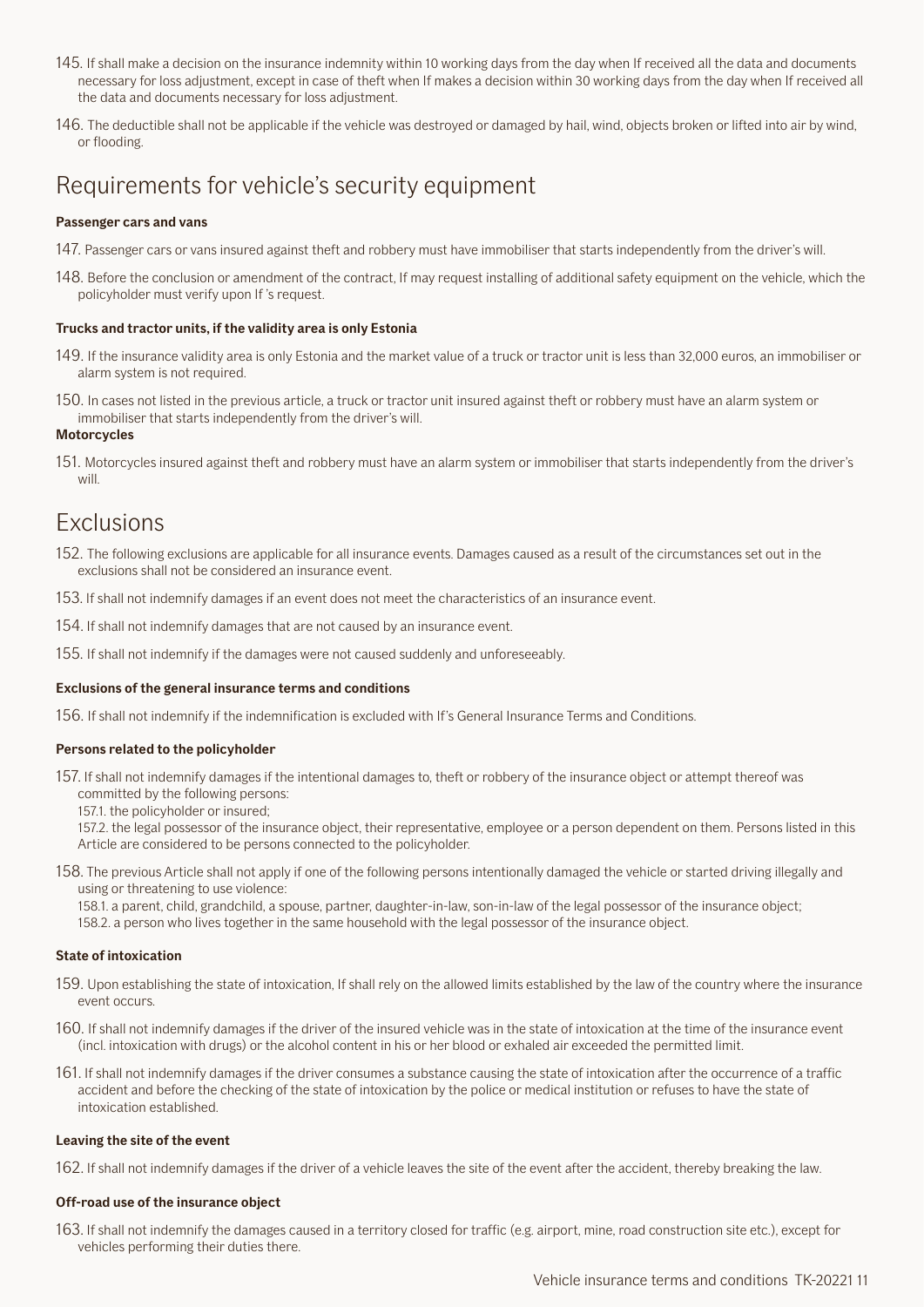164. If shall not indemnify damages that were caused on a body of water beyond the officially opened ice road.

165. If shall not indemnify damages that were caused in an area not foreseen for traffic, I the damages were related to the characteristics of the area, e.g. sinking into a quagmire in a swamp, collision with a stump on a terrain etc.

#### **Driving in deep water**

166. If shall not indemnify if the damages were caused by entry of water into the vehicle, into the engine of the vehicle or equipment of the vehicle because the vehicle was driven in deep water, e.g. the road is flooded etc.

#### **Competitions and races**

167. If shall not indemnify damages that were caused as a result of using the vehicle at a competition or race, but also training for a competition or race, irrespective of the fact if it was legally organised.

#### **Maintenance, wear and tear, guarantee**

- 168. If shall not indemnify damages that were caused as a result of the policyholder, insured or user of the vehicle repairing or maintaining the vehicle on their own, including charging the battery, replacing the worn off parts, installed tyres etc.
- 169. If shall not indemnify damages for which the manufacturer, seller or repairer is responsible, such as damages indemnified on the basis of the manufacturer's warranty.
- 170. If shall not indemnify the cost of repairing the failures of an insurance object, except if the fault was caused by a sudden and unforeseen circumstance beyond the insurance object.
- 171. If shall not indemnify damages that were caused as a result of substandard maintenance or repairs, except for repairs that has been performed after the insurance event by a workshop approved by If.
- 172. If shall not indemnify the cost of maintenance or replacement of worn out parts.
- 173. If shall not take into account the exclusions set out in Articles 168 171 in case of car assistance, fire, driving off the road, turning the car over or collision, if the insurance object has been maintained as required and passed the technical inspection.

#### **Oil or other liquid, gas in the equipment of the insurance object**

174. If shall not indemnify damages that were caused as a result of wrong quantity, circulation or use of oil or other liquid or gas in the equipment of the insurance object, except in case if it was due to the insurance event.

#### **Illegal or wrong fuel**

175. If shall not indemnify damages caused to an insurance object's engine as a result of using illegal or wrong fuel.

#### **Normal wear and tear, depreciation, corrosion**

176. If shall not indemnify damages that were caused as a result of normal wear and tear, depreciation or corrosion of the insurance object.

#### **Items that are not indemnified**

- 177. If shall not indemnify damages that were caused to a part of an insurance object, the installation of which was forbidden in Estonia.
- 178. If shall not indemnify damages that were caused to a part not installed on the insurance object, except in cases set out in Article 38 (hubcaps and tires separated from the vehicle).
- 179. If shall not indemnify damages that were caused to a camera, navigation device and equipment that can be removed from an insurance object without applying force or using tools.

#### **Rescue board's and other costs**

180. If shall not indemnify the costs of the Rescue Board or other public institution.

#### **Damages after the destruction of the insurance object**

181. If shall not indemnify damages that were caused after the destruction of an insurance object. An insurance object shall be considered destroyed if its restoration is not reasonable.

#### **Exclusions of the insurance for the driver and/or passenger**

- 182. In addition to the below, other exclusions set out in chapter Exclusions shall apply.
- 183. If If does not indemnify damages caused to the vehicle, If shall not pay indemnity also on the basis of the insurance for the driver and/ or passenger.
- 184. If shall not pay any indemnity if the insurance event was caused or facilitated by intentional risking of the insured's life or health by such insured himself/herself.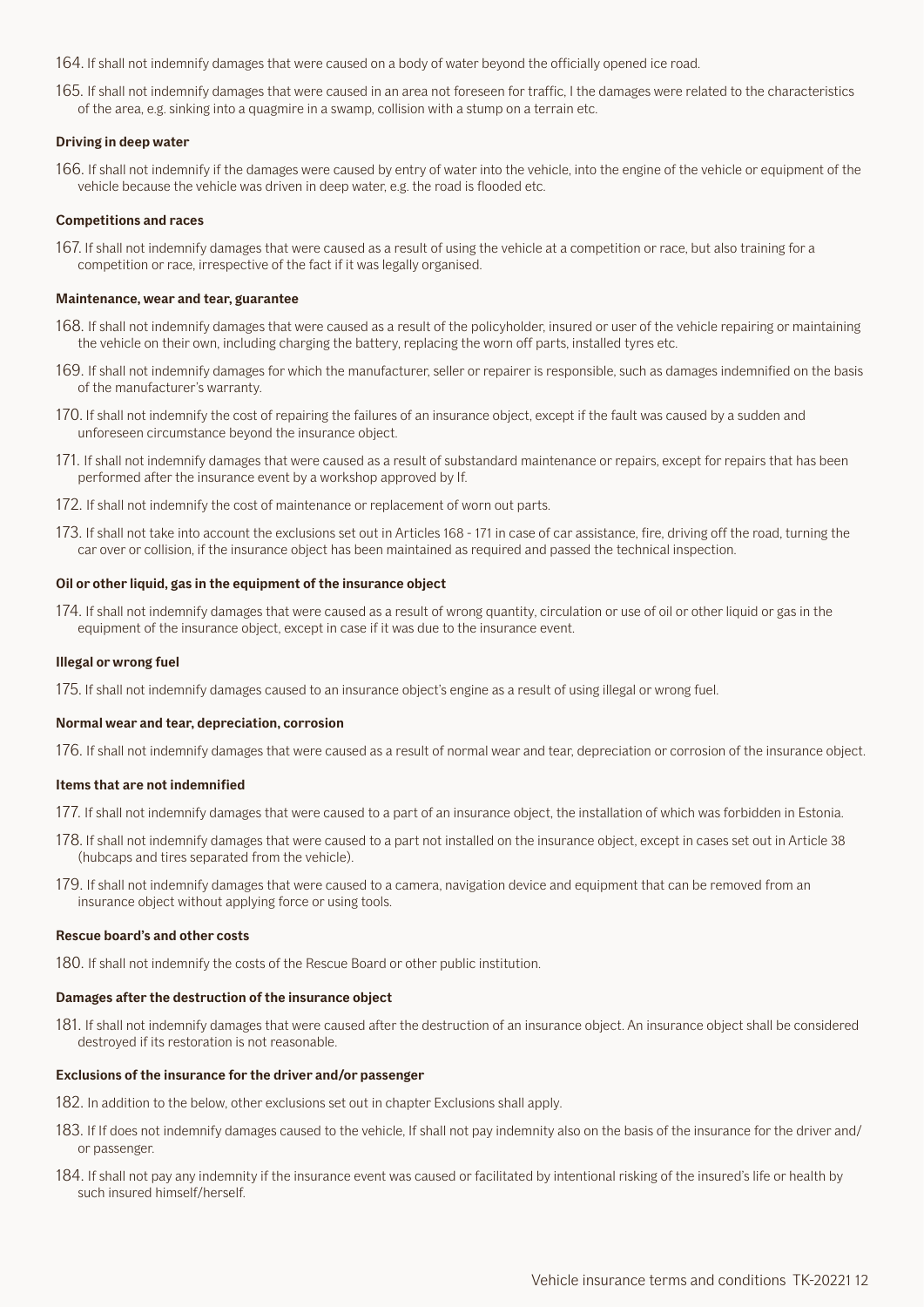## <span id="page-12-0"></span>Safety requirements

#### **Leaving a vehicle**

185. When leaving a vehicle, the driver is required to close all windows and the roof hatch, lock all the doors, take along all keys, remote controls and documents, and engage anti-theft equipment.

#### **Storing the keys, remote controls and documents of a vehicle**

- 186. The keys, remote controls and documents must be stored in a location and manner in the case of which they cannot be removed without robbery or breaking into a building. This requirement is not applicable if an insurance object was stolen from a workshop to which it was sent for repairs by If.
- 187. The keys, remote controls and documents of a vehicle or trailer must not be left in the vehicle or trailer.

#### **Fire safety**

- 188. The location where an insurance object is kept, such as a garage, must meet the fire safety requirements.
- 189. When repairing the insurance object, including when performing painting and welding works, all safety requirements must be met.

#### **Using an insurance object after a loss event**

190. After an insurance object is damaged, it may be used if it has been checked and ascertained that it is in the technical condition required for using, e.g. oil or fuel are not leaking, tires are intact, steering wheel and brakes are functioning.

#### **Driving a vehicle without the driver's licence or right to drive**

191. A vehicle or trailer may be driven only with the respective right to drive and a valid driver's license.

#### **Technical condition**

192. A vehicle or trailer must be in a technical condition required by the legal acts, e.g. tires suitable for the season, level of wear and tear of the tires, brakes in working order, lights.

#### **Overloading**

193. A vehicle or trailer must be used within the limits allowed by the manufacturer, e.g. a trailer that is too heavy must not be carried.

#### **Notifying If**

- 194. In addition to the provisions of the General Insurance Terms and Conditions, If must be notified by the policyholder if:
	- 194.1. the keys, remote controls, security devices are replaced or removed;
	- 194.2. the license plate is replaced;

194.3. the method of use of the vehicle changes, if it will be used as a taxi, for the provision of rideshare service, as a learning vehicle, operational vehicle, vehicle of a security company or rental vehicle that is given into use for up to 6 months. It is not necessary to notify using a vehicle as a learning vehicle if the driving lessons are free of charge only for the members of one's family.

## Activities in the event of loss

#### **Notifying the police and rescue board**

195. The policyholder is required to do the following:

- 195.1. record the traffic accident according to the legal acts;
- 195.2. notify the police of the traffic accident without delay, if so foreseen with the legal acts;
- 195.3. in case of vandalism, arson, robbery, theft as well as theft of a key or remote control of an insurance object, notify the police thereof without delay and send an application for initiating the proceedings;
- 195.4. notify the Rescue Board of fire, explosion or environmental pollution without delay;
- 195.5. notify according to legal acts of collision with a wild animal, bird or domestic animal.

196. If the policyholder is unsure what to do, they must call to If's insurance telephone.

197. In cases foreseen with legal acts, the driver of a vehicle must not leave the event site before the police have arrived.

#### **Presenting an insurance object**

- 198. The policyholder is required to present an insurance object for inspection to If in the condition after a loss event and preserve it for repeated inspection during a period established by If.
- 199. If shall have the right to request presenting of the restored insurance object as well as documents that verify restoring of the insurance object.

#### **Presenting documents, keys and remote controls**

200. The policyholder must present to If the documents related to the insurance object and the driver, in case of theft or robbery, all keys and remote controls of the insurance object.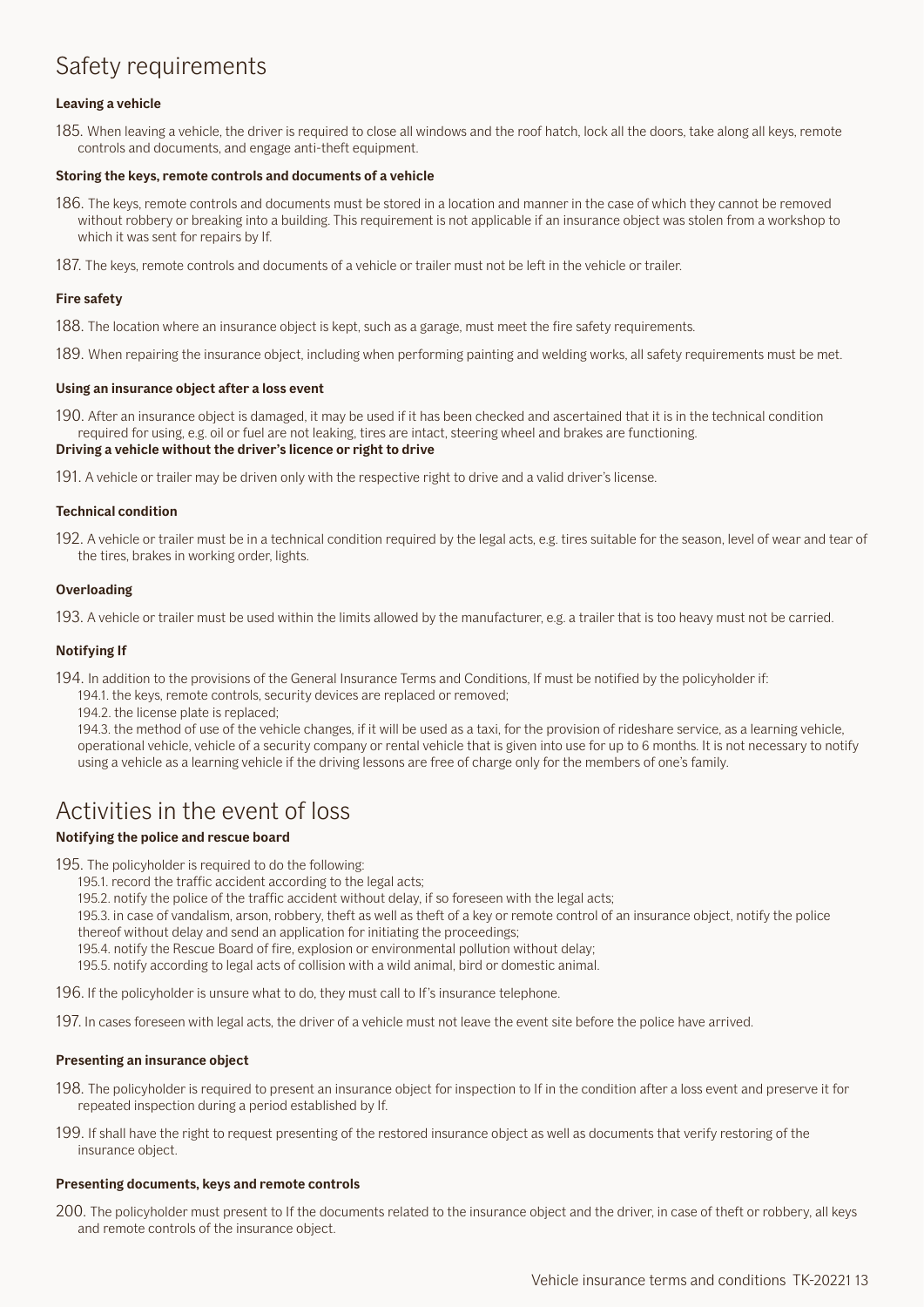#### <span id="page-13-0"></span>**Tachograph**

201. The policyholder must allow If to inspect the data recorded by the tachograph of the insurance object with regard to the moment of the loss event and the period before it.

#### **Finding a stolen or robbed insurance object**

202. The policyholder must notify If without delay of finding the insurance object, deliver it to If or refund the indemnity.

## Decreasing the indemnity or refusal to indemnify

203. If has the right to decrease the indemnity or refuse to indemnify if the policyholder has breached the insurance contract, e.g. ignored the safety requirements, and it had an effect on the occurrence of loss, the amount of loss or establishing the circumstances of a loss event.

## Sum insured and insurable value

- 204. Insurable value is the market value of an insurance object in Estonia immediately before the occurrence of an insurance event, which is the usual value of the insurance object.
- 205. The sum insured is not decreased upon payment of the indemnity.

## Over and under insurance

- 206. The provisions of under insurance are not applicable for vehicle insurance.
- 207. In case of over insurance, if the sum insured exceeds the insurable value, If shall rely on the actual amount of loss when calculating the indemnity, and does not have to rely on the sum insured indicated on the policy.

## Deductible

- 208. The types of deductible are:
	- 208.1. main deductible in case of an accident and fire;
	- 208.2. deductible in case of total destruction as a result of an accident;
	- 208.3. deductible in case of theft and robbery;
	- 208.4. glass insurance deductible (see Art 23);
- 209. Unless indicated differently in the policy insurance conditions or the policy, the basic deductible is used in the case of an insured event.
- 210. If shall indemnify damages caused to the insurance object as a result of collision with a wild animal, bird or domestic animal or attempt to avoid such collision, without deductible.
- 211. In case of theft and robbery, the amount of deductible is, according to the provisions of the policy, the main deductible or a percentage of the market value of the insurance object immediately before the insurance event, except in cases specified in the next Article.
- 212. If shall indemnify the cost of recoding or replacing the keys and remote controls of a vehicle that has been robbed or stolen by way of breaking into a building without applying the deductible. In case of loss or destruction of keys and remote controls of a vehicle, If shall indemnify the replacement of a key and remote control, if necessary, recoding, without applying the deductible, but not more than 300 euros per insurance event.
- 213. If's Car Assistance is without deductible.
- 214. In case If pays indemnity for a truck as well as a trailer attached to the truck for one and the same insurance event, one deductible shall be applicable according to which deductible is lower.

#### **Applying the deductible**

215. If deductible is foreseen, the damages caused as a result of different events or actions are considered as different insurance events and deductible is applied separately for each event and each insurance object.

Example. A driver backed against a fence post. After that he drove the front of the vehicle against a pile of boards. These are two different insurance events, thus a separate deductible is applicable for both events.

## Calculation of the indemnity

- 216. The indemnity is the difference between the amount of loss calculated on the basis of the insurance contract and the deductible, but not more than the sum insured.
- 217. If insurance is not applicable for a certain part of an insurance object, If shall not take it into account when establishing the market value, furthermore, If shall not indemnify the cost of repairs or purchase of that part.